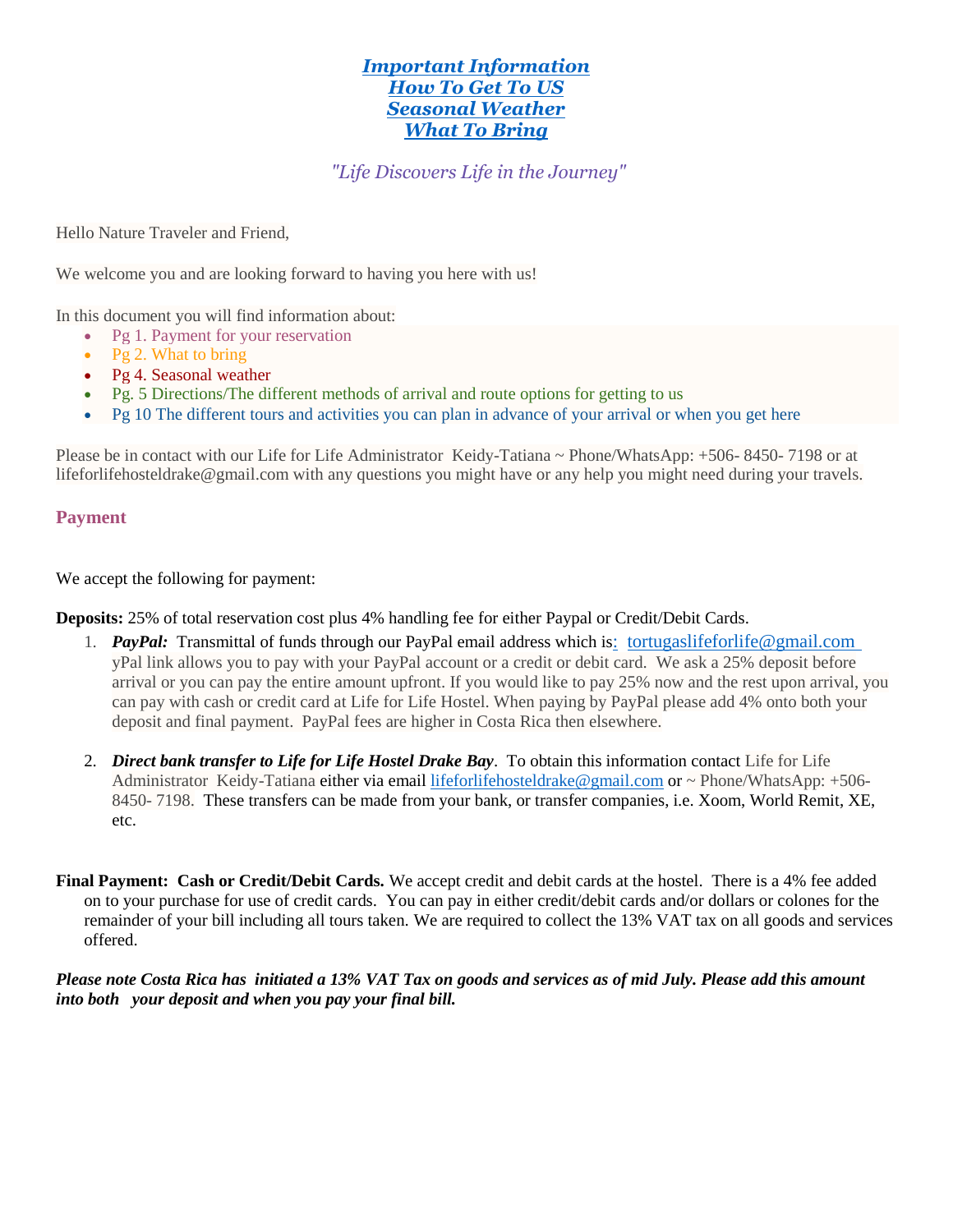# **What To Bring**

Cash

**We accept colones and dollars.** Many places in Drake do not accept cards or some days the machines are down. It is best to have extra cash to pay for your purchases. It is will be much easier to travel with cash in this remote area than a card. Some restaurants, grocery stores and guide services take them, but not all and if they do there is often a fee. There is **not** a bank or ATM in the town of Drake Bay. The nearest town you will find one in is Palmar Norte.

- **Headlamp and/or Flashlight and extra batteries** ~ With both red and white lights. Very Important for walking around at night.
- **Sunscreen** ~ If you are going to go on a Rio Claro River Tour please bring environmentally friendly sunscreens as the environment is very sensitive and pure in this Wildlife Reserve
- **Sunhat**
- **Mosquito Repellent** there are sites online that will recommend different types
- Water Bottle ~ You always have access to safe filtered drinking water with us, but there are also many great water bottles available out there with built in filtration systems for use along the hiking trails etc...
- **Mini/Travel First Aid Kit** including waterproof bandages and antibiotic cream. Some people with sensitive stomachs bring *Loperamide (Imodium)* or *Charcoal Tablets, aids for nausea* when visiting the area to support themselves in micro-bacterial changes
- **Hiking Sandals/Shoes** ~ To walk anywhere from where we are you will be walking along a path through the jungle along the beach coastline. There are tree roots and rocks, mud puddles, creeks and some parts that go along the sandy and beaches - so fun! There is also a part where you may have to cross through a couple inches or even a foot of the river on the Rio Claro beach… all of this to give you information for what footwear to bring if you are planning on hiking along this trail at all while here!
- **Flip Flops** for walking around the hostel and beach
- **Waterproof high Boots & shoes** ~ During heavy rainy season May November
- Rain jacket/Rain pancho and/or Umbrella ~ During light and heavy rainy season May - November
- **Waterproof (dry and wet bags) carrying case for your cell phone, electronics and other valuables**; as well as books or any kind of paper that can easily mold in this damp and humid environment if here for extended periods of time. Waterproof carrying cases you can wear around your neck are a great way to have your cell phone protected and handy for a quick picture!
- External battery and charger for electronics, Binoculars, Writing/Art Supplies
- **Recommendation: Prepaid Costa Rican cell phone SIM card.** It can be helpful and useful while traveling in Costa Rica to have use of your cell phone. If you do not make arrangements with your current cell phone provider to have service in Costa Rica, and your current phone plan allows you to unlock your phone, you buy a prepaid SIM card to use while here.
	- The Kolbi ICE company works the best in the Drake Bay area.
	- The easiest place to get one is in the baggage terminal at the San Jose airport before you walk out of the building. It is not possible to find them anywhere else in the airport after this. If you do not buy it here (in the baggage terminal), your next option is to buy in a town before you get to us. Most grocery stores and mini marts will recharge your SIM card but not all will *sell* the SIM card itself.
	- Note: Costa Rican's use **WhatsApp** as their main cell phone communication method, so perhaps consider downloading it ahead of time if you do not already have it!

# **\*Cell Phone and Internet Service at Life For Life Hostel**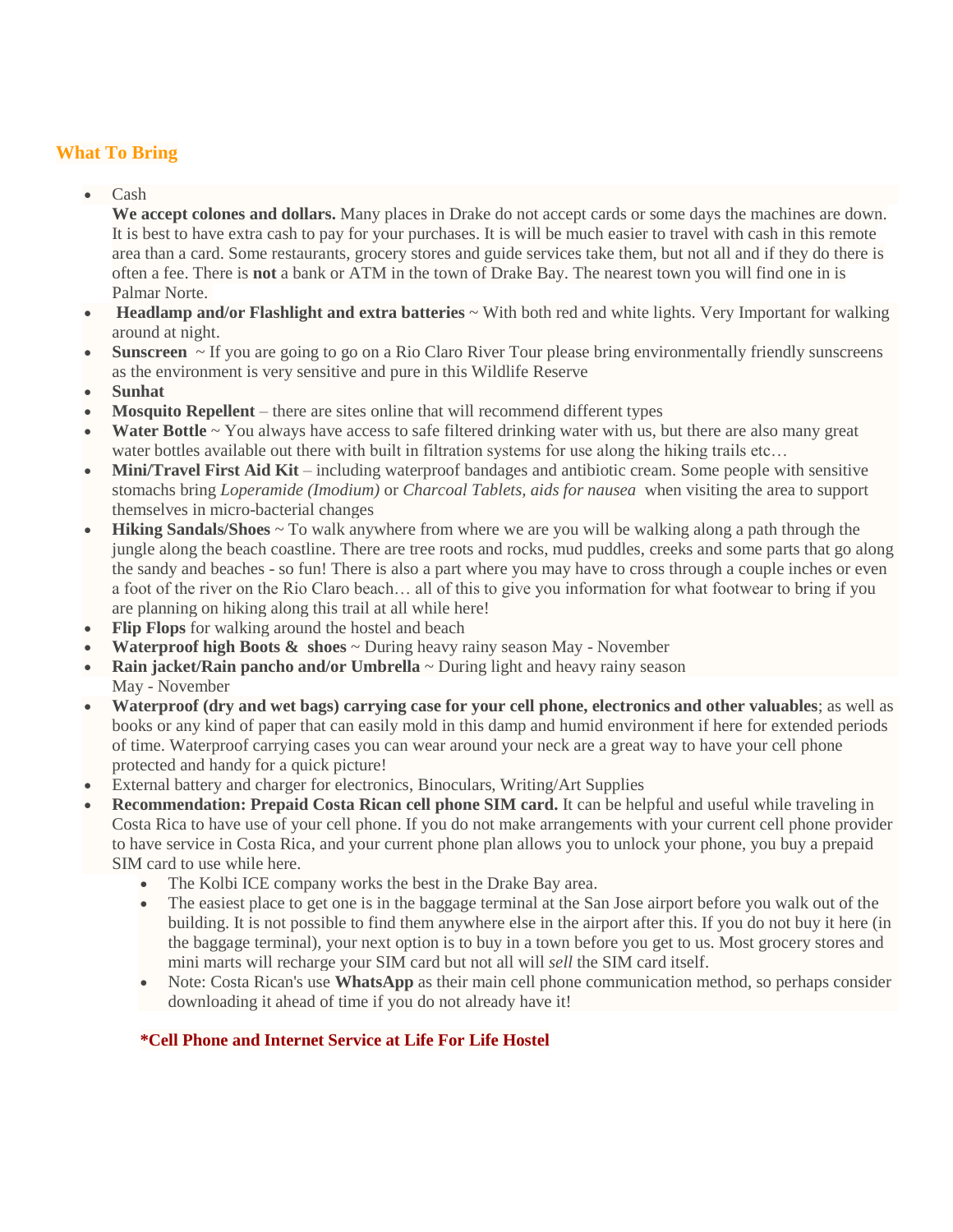- While we are remote we do have wifi and at this time we do not have cell phone tower access.
- Once at Life For Life, there are a few places and silvers of beach 30 min 1.5 hrs along the path that do get cell phone service and we can point them out to you during your stay if needed
- The town of Drake Bay is a 5 6 hr round trip hike journey along the truly exquisite coast line trail. It is a great day adventure and in the town of Drake Bay you can find cell phone service and restaurants with internet.

# **Seasonal Weather**

Ah the rainforest of Costa Rica… It's weather seasons are very unique. But as in some places rain may deter one from travel… here… it is just another unique and exciting experience. It may not be a lounging on the beach... But there is something special, exciting, calming and profound about being with the warm tropical jungle and the water as it gives life to this rich environment. It allows for much self reflection and time to work on personal projects etc… in this remote nature retreat bubble. Rainy season is also the time of the Sea Turtle Conservation Project!

Just come prepared and you will have so much fun! :)

- End of April/May
	- o Beginning of Rainy Season
	- o Rains showers most of day
	- o Beginning of Sea Turtle Conservation Season
- June, July, August
	- o Costa Ricans call it "Mini Summer"
	- o Sunny and warm/hot most of day
	- o Afternoon rain showers/rain storms
- September
	- o Beginning to get more rain!
- October, November
	- o Rains more frequently during day
	- o Some weeks of nonstop rainstorms
- December, January, February, March, April
	- o Costa Rican Summer!
	- o Tropical paradise
	- o Hot Sun
	- o December is the end of Sea Turtle Conservation Season

# **Directions ~ Arrival Journey ~ Route Options!**

*The journey to getting to us is a beautiful travel adventure and tour of Costa Rica all in itself. There are a few route options and each has several different gorgeous and fun modes of transportation.*

## **\*\*\*Please Be In Contact With Us About Your Travel Plans and Arrival Time\*\*\***

As you are aware, we are wonderfully remote, which is an extraordinary and rare experience in this modern day world. It is very important that you please be in *[contact with Keidy-Tatiana](https://editor.wix.com/html/editor/web/renderer/render/document/dfa3837c-46f0-47dc-ba54-d7835fbc2607/contact?dsOrigin=Editor1.4&editorSessionId=e626a069-b419-494d-9458-946386298353&esi=e626a069-b419-494d-9458-946386298353&isEdited=true&isSantaEditor=true&lang=en&metaSiteId=1078c805-8357-4b79-bafc-4789b623982a)* [lifeforlifehosteldrake@gmail.com](mailto:lifeforlifehosteldrake@gmail.com) or Whatsapp Life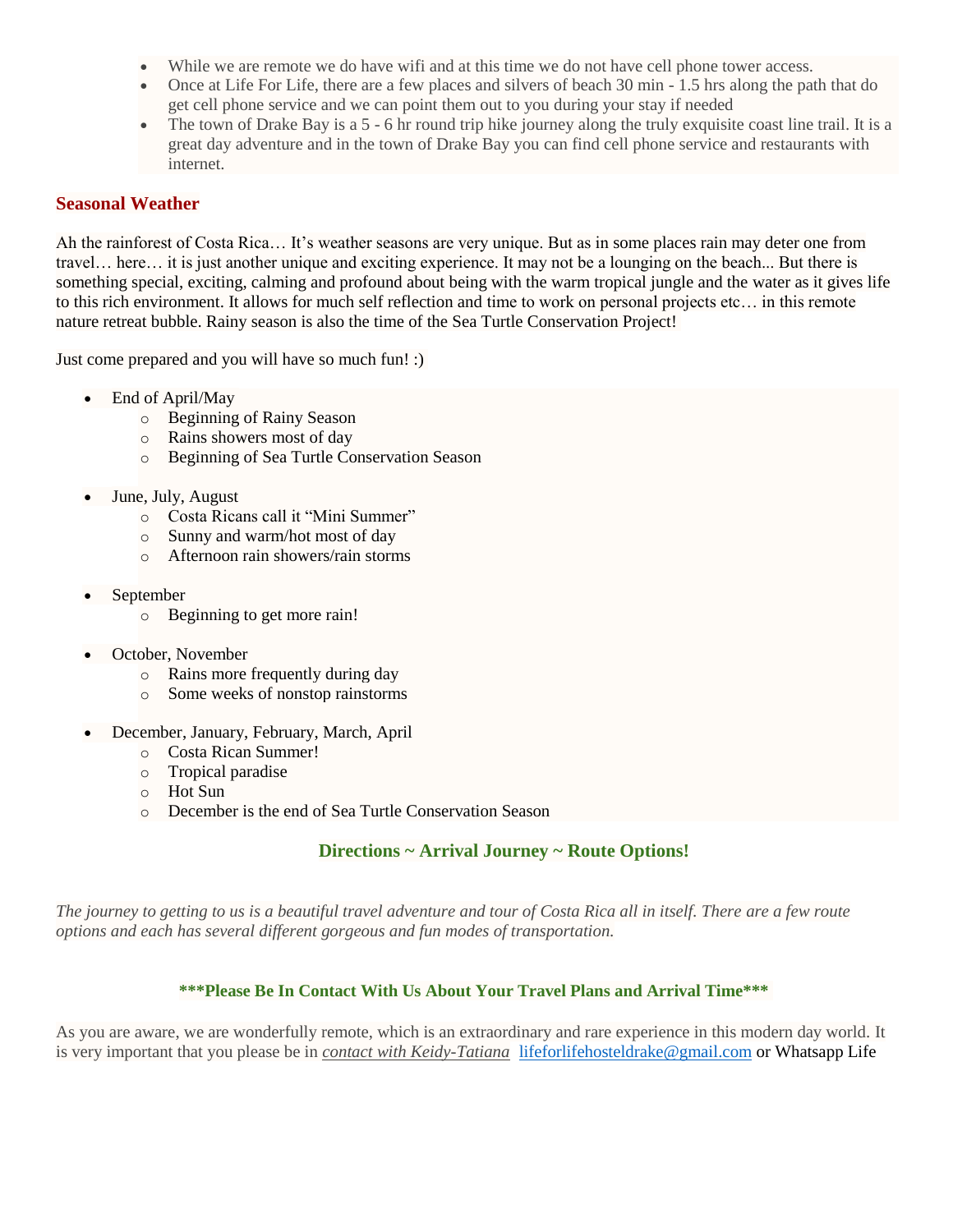for Life +506 8450 7198 at our Costa Rican mainland office about your arrival method and time. This way we can stay aware of supporting you with any needs that may arise en route, **and most importantly - - we will be waiting for you when you arrive to help you with your things and guide you to the Hostel.**

**No matter where you arrive to - there will be a 15 - 20 min walk along the jungle-beach path to get to us that we will be there to support you with!**

## **Starting in San Jose**

Without A Car

**1) San José - Palmar Norte - Sierpe - Playa San Josecito:** Bus, Taxi, Boat

#### **Bus: San Jose - Sierpe**

From the Tracopa Bus Station tracopacr.com in San Jose (near Clinica Biblica) there is a direct bus to Sierpe along the coast leaving at 8:30am, arriving at 1:30pm (5hrs). \$14 p.p

#### **Bus: San Jose - Palmar Norte**

There are non direct buses leaving from Tracopa Station starting at 5am. Get a bus toward Paso Canoas, Golfito, Cuidad Neilly, San Vito or Rio Claro. Get off in PALMAR NORTE, where they all stop. \$12 p.p. Along the Coastal Routes it is 5 hrs, along the mountain routes it is 6 hrs.

## **Taxi: Palmar Norte - Sierpe ~ 30 minutes ~ We will arrange for you!**

If you have been in contact with Keidy-Tatiana before your journey about your route plans, we will have arranged for a taxi or collectivo to be at the bus station to pick you up at your arrival time to take you to the Sierpe boat dock/Don Jorge's Restaurant. If something happens contact Keidy-Tatiana at +506- 8450- 7198. The cost is 8,000 colones which is about \$16 total. If more than 2 people the price moves to \$5 p.p.

#### **Bus: Palmar Norte - Sierpe**

You can also take a bus from Palmar Norte to Sierpe that is 500 colones/about \$1. It leaves Palmar at **9:30am, 11:30am, 2:30pm**. It takes about 30 minutes and drops you off at a park a 5 minute walk to the boat dock.

#### **Boat: Sierpe - Playa San Josecito**

This boat ride is very special. This river winds like a snake (a Sierpe) through one of the biggest mangrove forests in the world. The river then joins with the Pacific Ocean of Drake Bay. The boat dock is in the town of Sierpe right next to Restaurant Don Jorge. Every day of the week there are 2 boats that leave from Sierpe to the town of Drake Bay - - but you will be going further on to San Josecito Beach - - a few stops after the Drake Bay Stop AND YOU MUST TELL THEM THAT!

The 2 boats are at: **11:30am** and **4pm** and take 1.5 hrs. The 11:30 is \$15, the 4pm is \$30 - and you must have cash. **\*You MUST speak to the captain of the boats and be Very Clear that you are going to SAN JOSECITO and to** *Life For Life Hostel with Ricardo.* It is best to make specific arrangements/reservations with our captain friend the day before if you can. That way your place is reserved and he knows to drop you off at San Josecito Beach. Captain Chancha +506 8853 5168 or his wife Sarita +506 8851 4973. Best way to call is through WhatsApp. They only speak Spanish.

#### **Hire Private Boat**

Once at the dock you also have the option to hire a private boat and captain that will take up to 20 people. This boat can leave at any time for \$150 total. We do not recommend arriving in San Josecito later than 5pm as there is still a 20 minute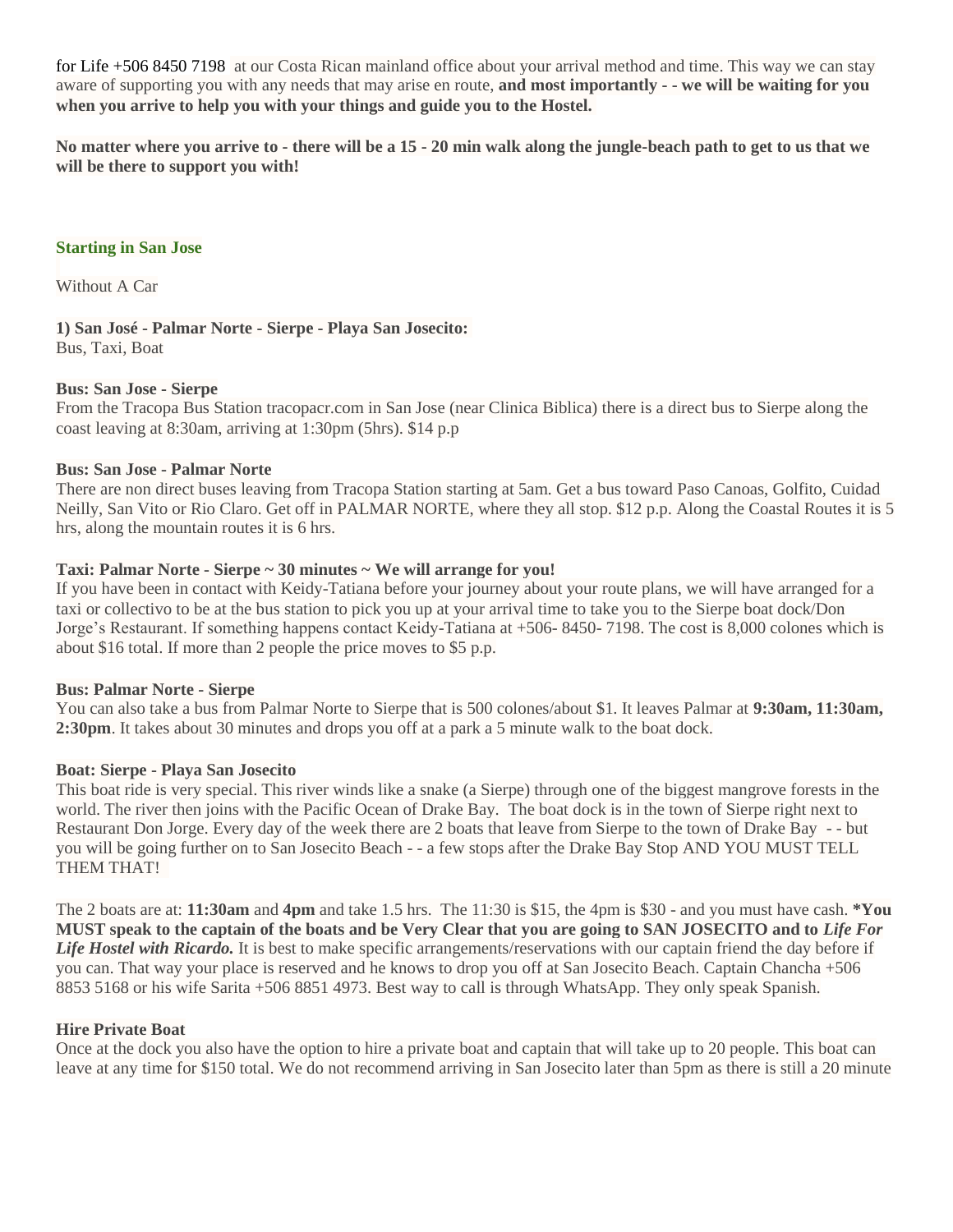walk along the jungle path to the hostel and it is difficult to see the trail at night especially with luggage to carry. Please let us know if these are the arrangements you make.

# **Walk: San Josecito Beach - Life For Life Hostel**

Once you get dropped off at San Josecito Beach - *because you have let us know your arrival plans in advance,* someone will be there to meet you to help with your luggage and guide you back to the hostel. **If for some reason there is a miscommunication and you are not accompanied by someone from the hostel, here are the walking directions:**  With your back towards the water - turn right and walk along the beach until you see the only trail on an incline that is between a big rock to the right and a small pond to the left. From here, you will stay straight on this beautiful narrow trail for about 20 min. Enjoy your first views of the incredible coastline from inside the jungle, and after 15 - 20 minutes, you will see the Life For Life Hostel sign on your left directly after you cross a bridge with a handrail. There is a picnic table on your right in front of the entrance - you can't miss it!

# **Hotels Palmar Norte:**

There are a number of hotels in Palmar Norte that you can reserve prior to your arrival. The bus station is only a 5 minute walk from there, or you can arrange our taxi service to pick you up at the hotel and take you to Sierpe from there the next morning. To arrange a taxi: Keidy-Tatiana at  $+506-8450-7198$ . The cost is 8,000 colones which is about \$16 total. If more than 2 people the price moves to \$5 p.p.

## **Banks: Palmar Norte**

Along this route Palmar Norte is the last town with banks and ATM's. Neither Sierpe or Drake Bay have them.

# **2) San Jose - Drake Bay:**

Passenger Plane - Taxi - Boat

## **Passenger Plane: San Jose - Drake Bay**

This way is the breathtakingly beautiful and exciting experience of taking a small single engine passenger plane from San Jose to Drake Bay airport. It takes about 2 hours, carries 12 - 15 people and doesn't fly above 10,000 ft allowing views of the volcanos, forests, rivers and of Drake Bay as you arrive - amazing! Sansa is the airline that makes this flight; most are every hour from morning to afternoon.

## FlySansa.com

## **Taxi: Drake Bay Airport - Drake Bay Beach (Playa)**

When you arrive at Drake Bay Airport, take a taxi to "La Playa" (The Beach) where the "Botes" (Boats) are. \* You will want to give a minimum of 30 minutes for this part, but we recommend 1 hour just to make sure.

\*Important: There is not an obvious boat dock in Drake Bay like in Sierpe. The boats arrive in the water close to the beach and people get on and off in the water (the same at San Josecito).

## **Boat: Drake Bay Beach - San Josecito Beach**

You will be taking the taxi boat from Drake Bay to Playa San Josecito - **of which THERE IS ONLY ONE - - at 12:30pm**. It is 9,000 colones or \$20 dollars and you must walk out in the water to the boat and tell them that you want to go to San Josecito or "Life For Life Hostel con Ricardo." The ride takes about 30 minutes. If you see you will not arrive in time, you can plan on staying the night in Drake. If you miss it for whatever reason - Please Let Us Know as we will be expecting you and will change plans accordingly.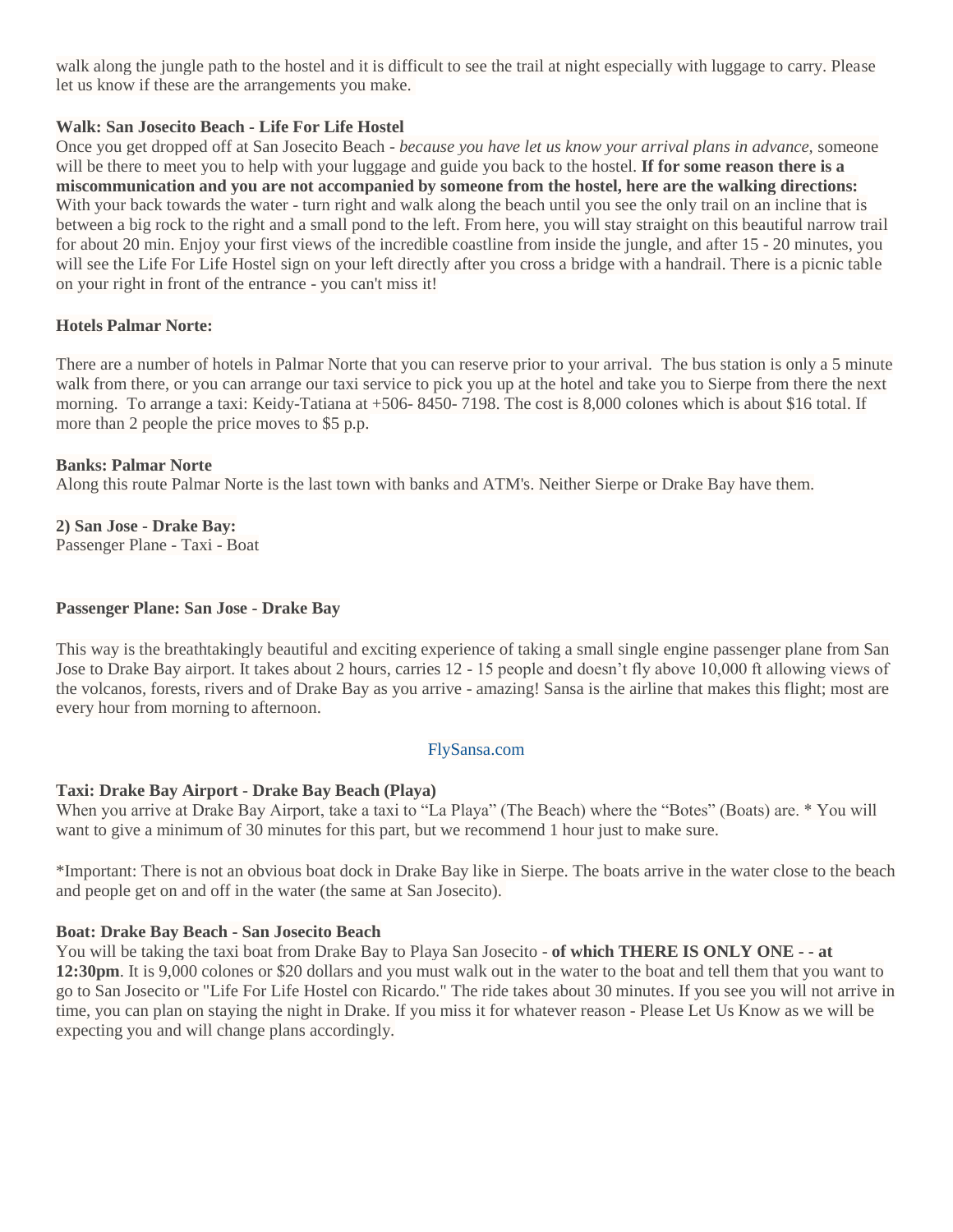Once at San Josecito - - we will meet you or if something happens and we are not there (which would only be in an emergency type situation) the walking directions are as above.

# *There are also 2 other options from Drake besides the boat:*

1. **One is to walk it!** If you don't have too much luggage! It takes 2.5 - 3.5 hrs one direction depending on how much you stop and what your pace is. There are many up and downs. It is a path full of rocks, and mud and tree trunks that winds through pristine beaches and the edge of the jungle, full of birds and animals of all kinds and rock outcroppings made of lava! Since it is one of the most beautiful and fun walk/hikes there is, we recommend you do it at some point during your stay from the Hostel and back, perhaps when you do not have your luggage.

2. **Two, is to try to find a taxi.** You can ask around if anyone knows of a taxi that will take you to "La Escuela en Playa Rincon" (the school on Rincon Beach). Here there is a small parking lot/field a car could take you to and then a 15 - 20 minute walk along the beach path to the Hostel. It is not a for sure option, and we highly recommend the boat ride, but if you want to go this route it should be about \$25 and take about 45 minutes. Again, Please Let Us Know your plans of this, and we will meet you at the parking lot/field to help guide you and carry your things.

# **With A Car**

**1.) San Jose - Sierpe - San Josecito:** Drive, Park, Boat

## **Drive: San Jose - Sierpe**

Look up driving directions to the town of Sierpe. Once there you can park at *Restaurant Don Jorge* - which is located at the boat dock - and park it there securely for \$7/day. There will be a ferry you will have to take with your car on this route.

**Boat: Sierpe - San Josecito** Take the boat ride from Sierpe to San Josecito as explained above.

**2.) San - Jose - Playa Rincon** Drive

**Drive: San Jose - Playa Rincon** Look up directions on Google Maps for:

#### Rincón de San Josecito, Puntarenas Province, Costa Rica

It is about a 7 - 8 hour drive. There will be a part of this trip you will have to take a ferry with your car. When you get to the end of the road you will be on top of a ridge, the road will then turn to gravel and you will go down a steep incline that will take you to a parking lot/field on the edge of the beach. You will be parking here at your own risk. It is mostly very secure on this beach, but we do recommend that you do not leave anything at all visible in the car. We also recommend that you do not arrive after sunset which is 5:30pm. When you let us know when you will be arriving we will be there to meet to you and help you carry your things. If you do not need support with your luggage, you can walk along the path next to the beach 15 - 20 minutes and you will eventually see us on your RIGHT - right before going

along a small bridge with a handrail you will see the sign of our entrance that is the picture on the top of this document.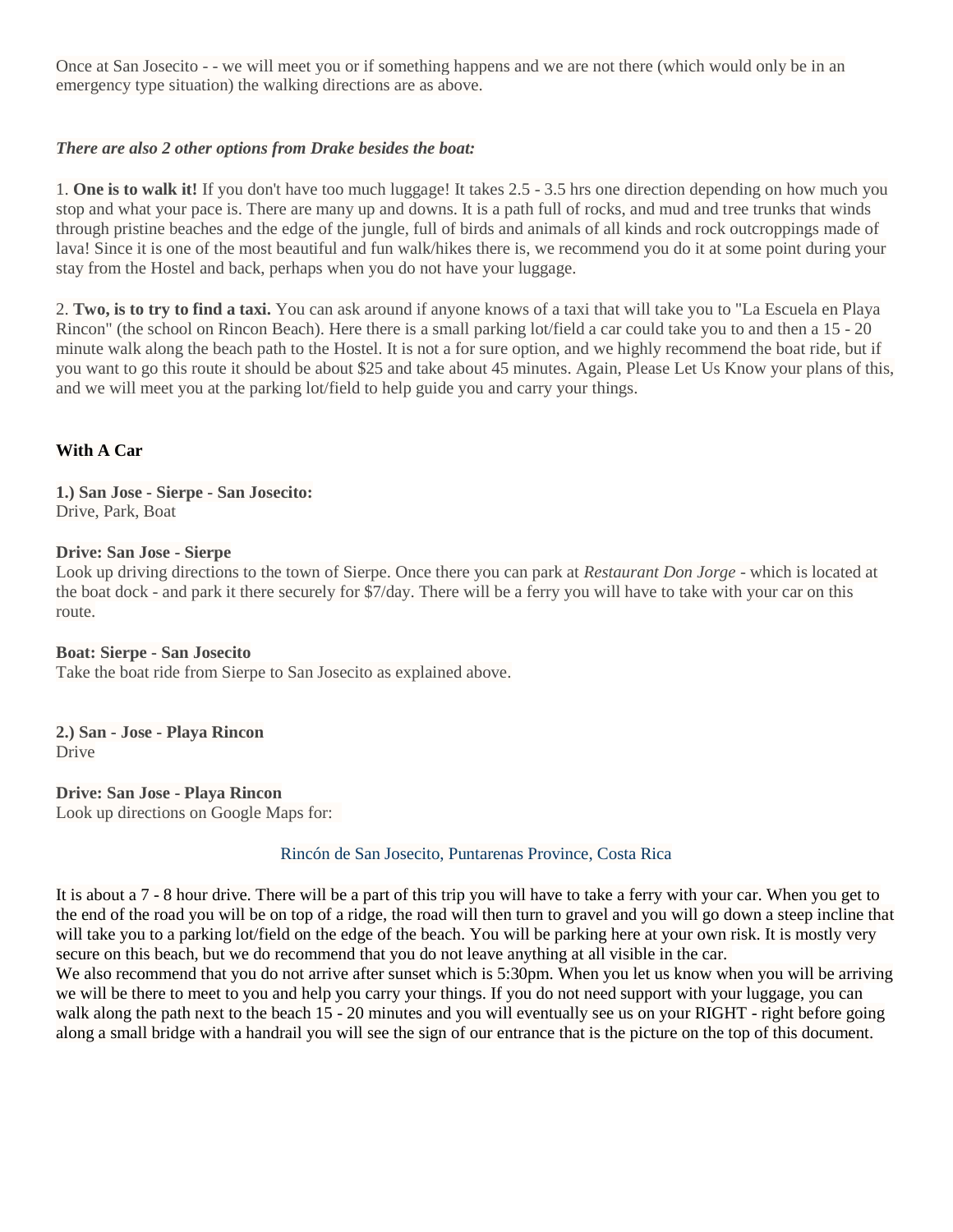# **Tours and Activities**

There are many things to do at the hostel once you are here (if it is not rainy season) including boogie boarding and snorkeling - equipment provided by us. You can make a fire on the beach, lounge in the hammocks, take a tour of the botanical garden and fruit trees and learn about more parts of a coconut you can eat then you may know!

If our resident massage therapist is in (at times she is traveling away from the hostel) you can schedule a massage!

There are also many tours that are a great way to dive deeper into Costa Rica. Some we offer ourselves and some we can arrange for you:

# **Our Tours:**

- Rio Claro Canoe/Kayak Waterfall Tours: At the site of the Life For Life Sea Turtle Conservation Project The Rio Claro Wildlife Refuge - we offer 2 and 4 hour tours in canoe or kayak up the peaceful and serene river. On the way back down you can jump off a cliff into the crisp water, you can float down the current in life jackets, and hike to waterfalls where you will find skin cleansing and rejuvenating mud masks that once dry - you can wash off in the waterfall shower.
	- o 2 hrs \$25
	- $\circ$  3 hours \$30
	- o 4 hrs \$40 (includes a longer hike to a bigger waterfall)
- Whale and Dolphin Tours: At a few different points during the year, the migrating whales come close in to the coastline - if we see them on a day you are here we can go out in our small boat to get a closer view, and might also see pods of dolphins that come closer to the coastline during those times of year as well!
	- o 2 -3 hours \$25 1 person
	- o \$5 per additional person
- Area Day Hike, Night Hike, and Tide Pool Tours: Our resident groundskeeper Alfredo, is an amazing Tour Guide. Born and raised in the area he has nuanced knowledge and awareness of the birds, animals, and flora of the area born through his personal experience. He loves sharing this with all and can arrange Day Hikes, Night Hikes, Snorkeling, and Tide Pool tours with you when you arrive.
	- $\circ$  2 hrs \$25 1 person
	- o \$5 per additional person

#### **Tours we offer to arrange for you:**

- Snorkeling Cano Island ~ One of the most amazing snorkeling and diving locations in Costa Rica
	- $\circ$  4 hrs \$80 p.p
	- $\circ$  + \$20 roundtrip transportation to Drake Bay from Hostel p.p.
- Scuba Diving Cano Island
	- o 5 6 hrs 2 Dives: \$140 p.p - 3 Dives: \$195 p.p
	- $\circ$  + \$20 roundtrip transportation to Drake Bay from Hostel p.p.